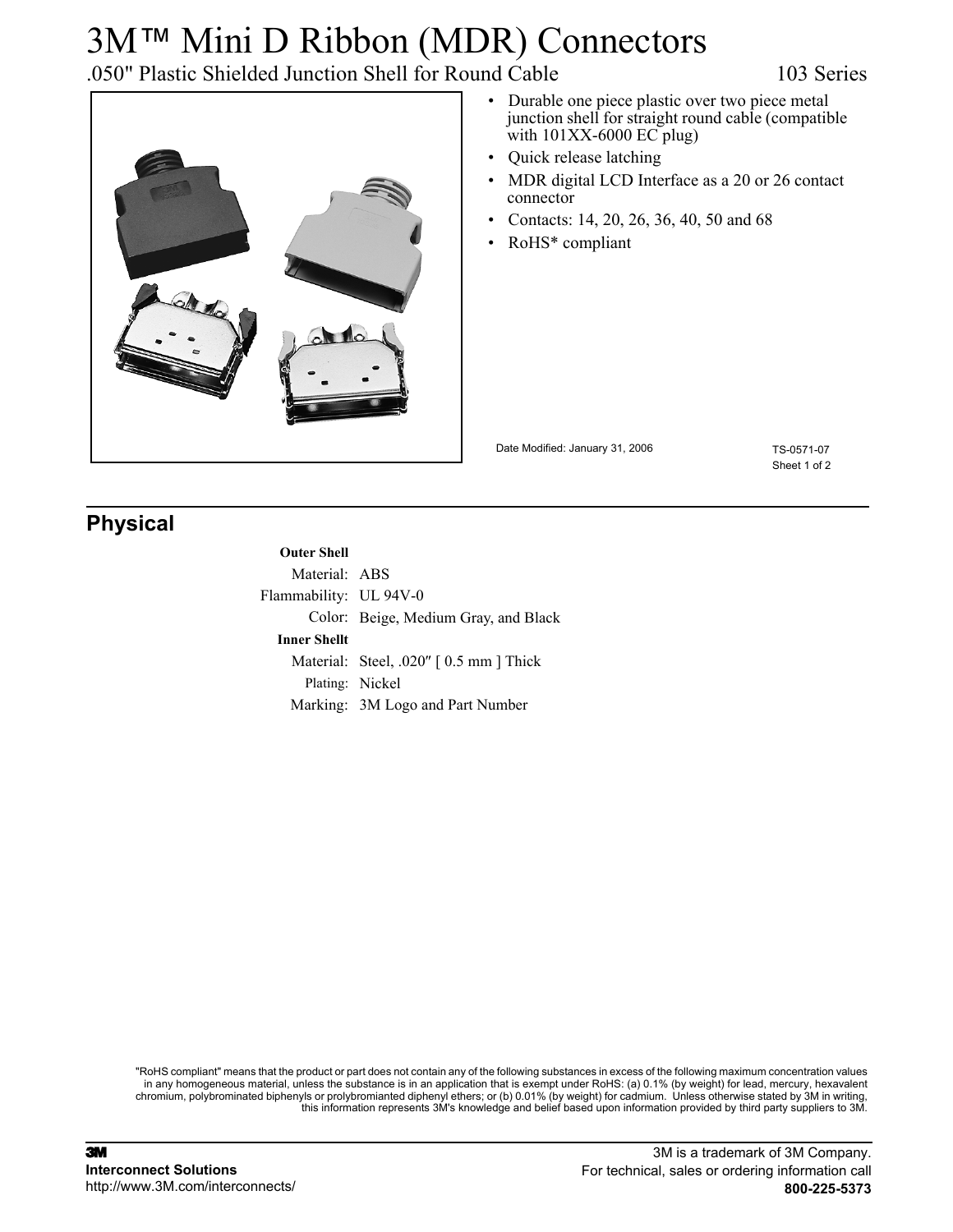# 3M™ Mini D Ribbon (MDR) Connectors

.050" Plastic Shielded Junction Shell for Round Cable 103 Series